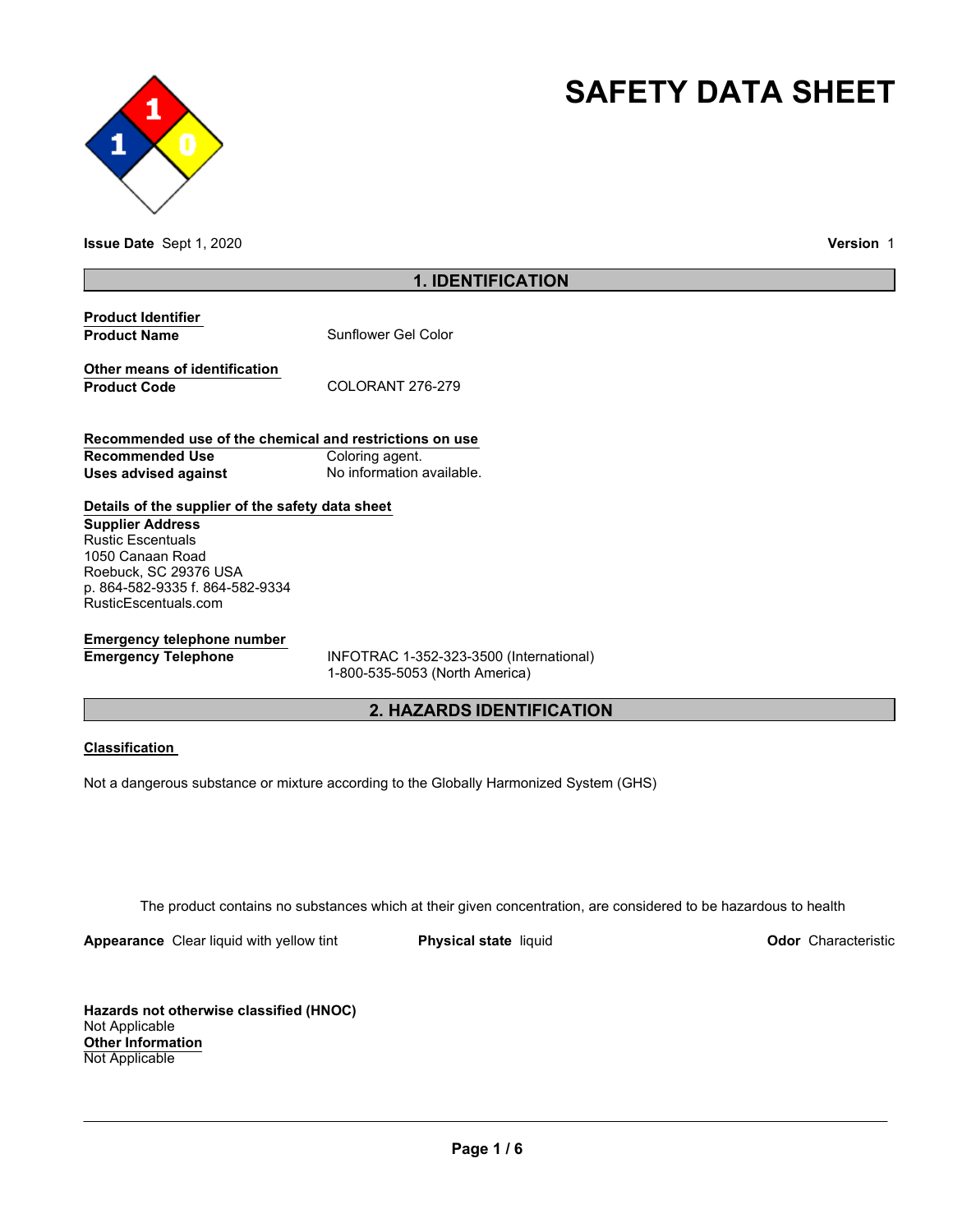## **3. COMPOSITION/INFORMATION ON INGREDIENTS**

| <b>Chemical Name</b> | <b>CAS No</b> | Weight-% | <b>Trade Secret</b> |
|----------------------|---------------|----------|---------------------|
| Glycerol             | 56-81-5       | 99.0     |                     |
| FD&C Yellow 5        | 1934-21-0     | 0.5      |                     |
| FD&C Yellow 6        | 2783-94-0     | 0.5      |                     |

# **4. FIRST AID MEASURES Inhalation** Not an expected route of exposure. Remove to fresh air. Administer oxygen if breathing is difficult. Seek immediate medical attention/advice.

| Eye contact | Rinse immediately with plenty of water, also under the eyelids, for at least 15 minutes. (Call<br>a physician if irritation persists.). |
|-------------|-----------------------------------------------------------------------------------------------------------------------------------------|
|             |                                                                                                                                         |

- **Ingestion** Product is non-toxic. Do NOT induce vomiting.
- **Skin Contact Wash off immediately with soap and plenty of water. Wash contaminated clothing before** reuse. If skin irritation persists, call a physician.

## **Most important symptoms and effects, both acute and delayed**

| Symptoms | No information available. |
|----------|---------------------------|
|          |                           |

## **Indication of any immediate medical attention and special treatment needed**

**Note to physicians Treat symptomatically.** 

**First aid measures**

## **5. FIRE-FIGHTING MEASURES**

#### **Suitable Extinguishing Media**

Procedures for an oil fire should be followed. Use foam or dry chemical. Water may be used ONLY to keep surrounding containers cool.

## **Unsuitable Extinguishing Media** Water.

## **Specific hazards arising from the chemical**

No information available.

**Hazardous combustion products**Carbon and hydrogen oxides.

## **Protective equipment and precautions for firefighters**

As in any fire, wear self-contained breathing apparatus pressure-demand, MSHA/NIOSH (approved or equivalent) and full protective gear.

## **6. ACCIDENTAL RELEASE MEASURES**

## **Personal precautions, protective equipment and emergency procedures**

| <b>Personal precautions</b> | Use personal protective equipment as required. |  |  |
|-----------------------------|------------------------------------------------|--|--|
| For emergency responders    | Remove all sources of ignition.                |  |  |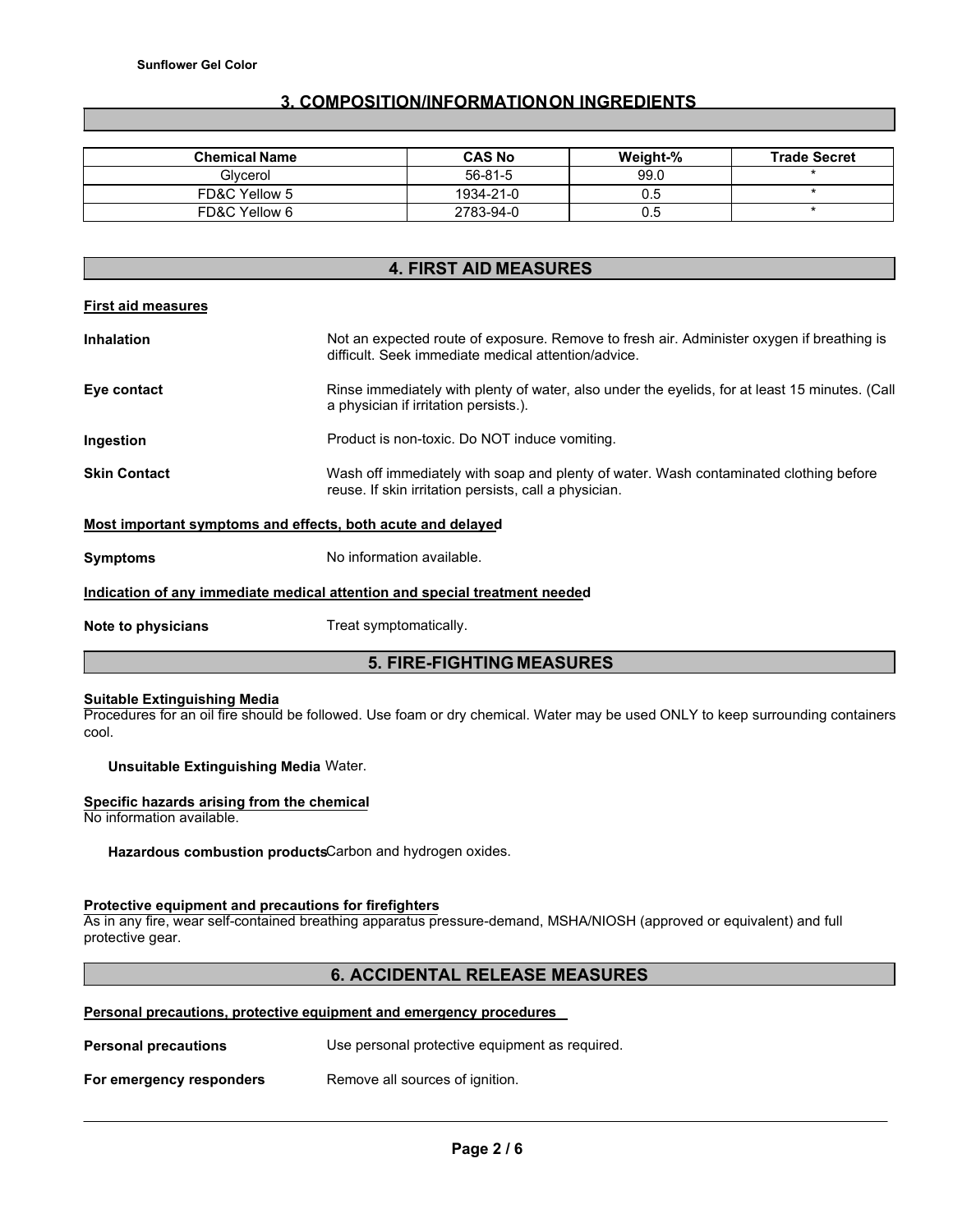## **Methods and material for containment and cleaning up**

| <b>Methods for containment</b>                                                                                           | Contain and collect spillage with non-combustible absorbent material, (e.g. sand, earth,<br>diatomaceous earth, vermiculite) and place in container for disposal according to local /<br>national regulations (see Section 13). |  |  |  |
|--------------------------------------------------------------------------------------------------------------------------|---------------------------------------------------------------------------------------------------------------------------------------------------------------------------------------------------------------------------------|--|--|--|
| Methods for cleaning up                                                                                                  | Soak up with inert absorbent material. Sweep up and shovel into suitable containers for<br>disposal.                                                                                                                            |  |  |  |
| <b>7. HANDLING AND STORAGE</b>                                                                                           |                                                                                                                                                                                                                                 |  |  |  |
| <b>Precautions for safe handling</b><br>Advice on safe handling                                                          | Keep away from heat, sparks, flame and other sources of ignition (i.e., pilot lights, electric<br>motors and static electricity). Never pierce, drill, grind, cut, saw or weld any container.                                   |  |  |  |
| NFPA Class IIIB storage. Wash thoroughly after handling.<br>Conditions for safe storage, including any incompatibilities |                                                                                                                                                                                                                                 |  |  |  |
|                                                                                                                          |                                                                                                                                                                                                                                 |  |  |  |
| <b>Storage Conditions</b>                                                                                                | Keep from freezing. If product freezes, allow to thaw completely prior to use.                                                                                                                                                  |  |  |  |
| Incompatible materials                                                                                                   | Strong oxidizing agents.                                                                                                                                                                                                        |  |  |  |

## **8. EXPOSURE CONTROLS/PERSONAL PROTECTION**

## **Exposure Guidelines**

| <b>Chemical Name</b> | <b>ACGIH TLV</b>            | <b>OSHA PEL</b>                            | <b>NIOSH IDLH</b> |
|----------------------|-----------------------------|--------------------------------------------|-------------------|
| Glycerol             | TWA: $10 \text{ mg/m}$ mist | TWA: $15 \text{ mg/m}$ mist, total         |                   |
| $56 - 81 - 5$        |                             | particulate TWA: 5 mg/m <sup>3</sup> mist, |                   |
|                      |                             | respirable fraction                        |                   |
|                      |                             | (vacated) TWA: 10 mg/m <sup>3</sup> mist,  |                   |
|                      |                             | total particulate (vacated) TWA:5          |                   |
|                      |                             | $mq/m3$ mist, respirable fraction          |                   |

## **Appropriate engineering controls**

**Engineering Controls** Apply technical measures to comply with the occupational exposure limits.

## **Individual protection measures, such as personal protective equipment**

| <b>Eye/face protection</b>            | Goggles. Eye wash bottle.                                                                                                                                                                                                                                                                                                        |
|---------------------------------------|----------------------------------------------------------------------------------------------------------------------------------------------------------------------------------------------------------------------------------------------------------------------------------------------------------------------------------|
| Skin and body protection              | Wear protective gloves and protective clothing.                                                                                                                                                                                                                                                                                  |
| <b>Respiratory protection</b>         | If exposure limits are exceeded or irritation is experienced, NIOSH/MSHA approved<br>respiratory protection should be worn. Positive-pressure supplied air respirators may be<br>required for high airborne contaminant concentrations. Respiratory protection must be<br>provided in accordance with current local regulations. |
| <b>General Hygiene Considerations</b> | Handle in accordance with good industrial hygiene and safety practice.                                                                                                                                                                                                                                                           |

## **9. PHYSICAL AND CHEMICAL PROPERTIES**

**Information on basic physical and chemical properties**

| <b>Physical state</b><br>Appearance | liquid<br>Clear liquid with yellow tint | <b>Odor</b>           |
|-------------------------------------|-----------------------------------------|-----------------------|
| Color                               | vellow                                  | <b>Odor threshold</b> |

**Characteristic Not determined**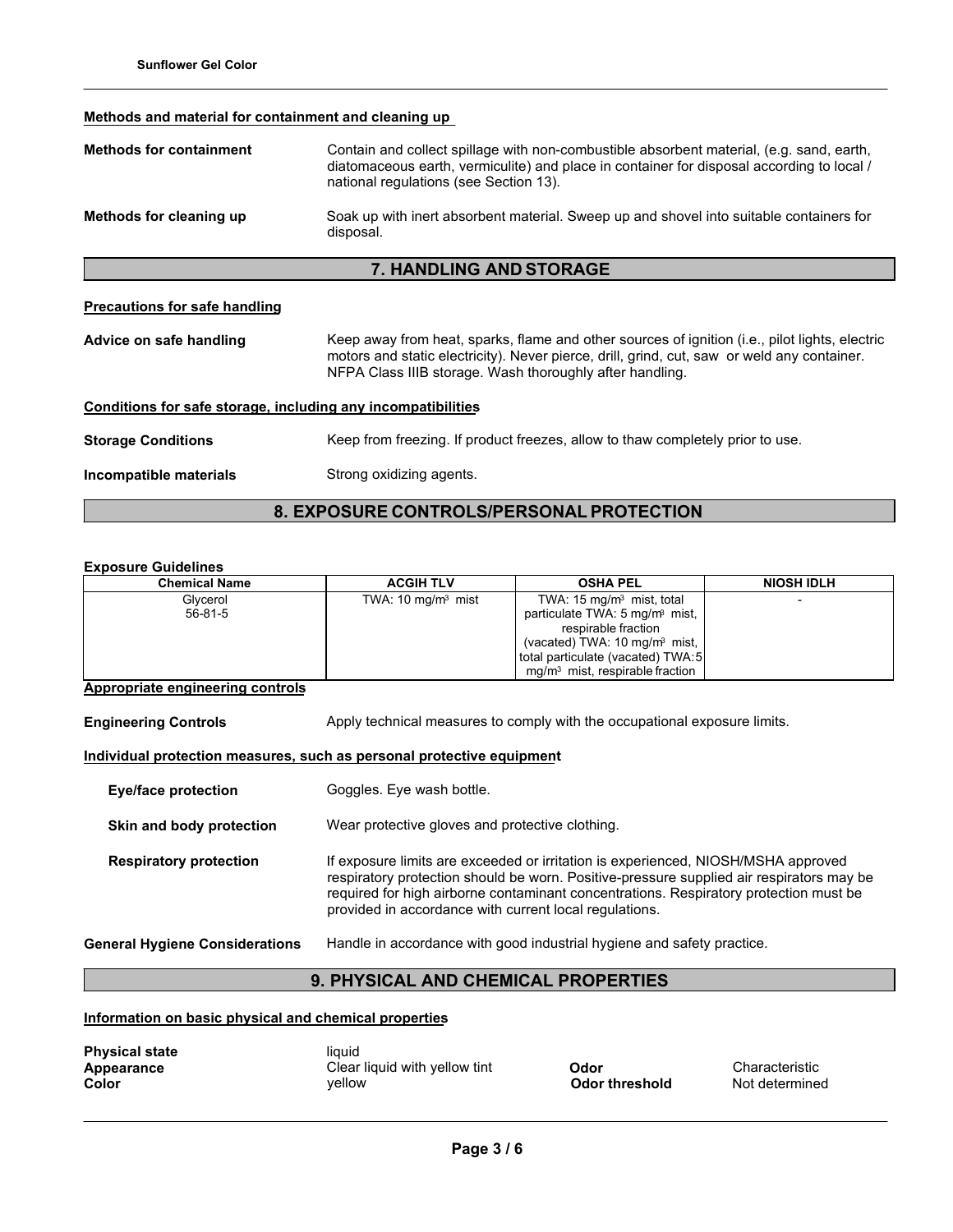| Property                            |
|-------------------------------------|
| рH                                  |
| <b>Melting point/freezing point</b> |
| <b>Boiling point/boiling range</b>  |
| <b>Flash point</b>                  |
| <b>Evaporation rate</b>             |
| Flammability (solid, gas)           |
| <b>Flammability Limits in Air</b>   |
| Upper flammability limits           |
| Lower flammability limit            |
| Vapor pressure                      |
| <b>Vapor density</b>                |
| <b>Specific Gravity</b>             |
| <b>Water solubility</b>             |
| Solubility in other solvents        |
| <b>Partition coefficient</b>        |
| <b>Autoignition temperature</b>     |
| <b>Decomposition temperature</b>    |
| Kinematic viscosity                 |
| <b>Dynamic viscosity</b>            |
| <b>Explosive properties</b>         |
| <b>Oxidizing properties</b>         |
|                                     |

## **Other Information**

Not determined Not determined >350°F 320°F Not determined Not determined **Not determined Not determined Not determined Not determined Specific Gravity** 1.261 Soluble in water Not determined **Not determined Not determined Not determined Not determined Not determined Not determined Not determined** 

**Values**

**Remarks • Method**

## **10. STABILITY AND REACTIVITY**

#### **Reactivity**

Not reactive under normal conditions

## **Chemical stability**

Stable under normal conditions.

#### **Possibility of Hazardous Reactions** None under normal processing.

**Conditions to avoid** Heat, flames and sparks.

## **Incompatible materials**

Strong oxidizing agents.

## **Hazardous Decomposition Products**

Carbon and hydrogen oxides.

## **11. TOXICOLOGICAL INFORMATION**

## **Information on likely routes of exposure**

| <b>Product Information</b> | Product does not present an acute toxicity hazard based on known or supplied information |
|----------------------------|------------------------------------------------------------------------------------------|
| <b>Inhalation</b>          | No known effect based on information supplied.                                           |
| Eye contact                | May cause slight irritation.                                                             |
| <b>Skin Contact</b>        | No known hazard in contact with skin.                                                    |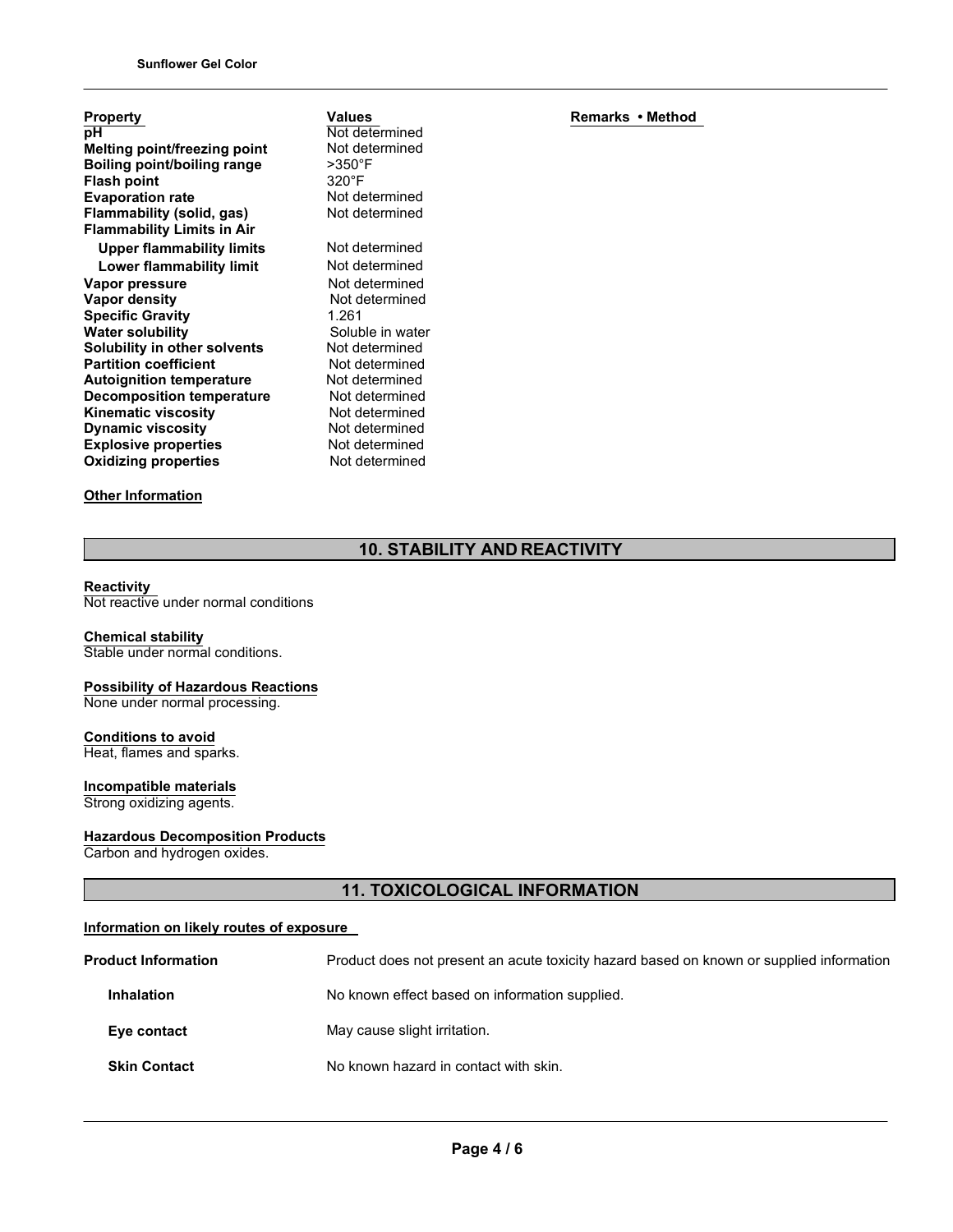## **Information on physical, chemical and toxicological effects**

## **Symptoms** No information available.

## **Delayed and immediate effects as well as chronic effects from short and long-term exposure**

**Carcinogenicity** This product does not contain any carcinogens or potential carcinogens as listed by OSHA, IARC or NTP.

## **Numerical measures of toxicity- Product**

Not determined

## **12. ECOLOGICAL INFORMATION**

## **Ecotoxicity**

0.5% of the mixture consists of components(s) of unknown hazards to the aquatic environment

| <b>Chemical Name</b> | Algae/aquatic plants | Fish                                                      | Toxicitv to<br>microorganisms | Crustacea                               |
|----------------------|----------------------|-----------------------------------------------------------|-------------------------------|-----------------------------------------|
| Glycerol<br>56-81-5  |                      | l 51 - 57: 96 h Oncorhvnchus l<br>mykiss mL/L LC50 static |                               | >500: 24 h Daphnia magna I<br>ma/L EC50 |

## **Persistence and degradability**

Not determined.

#### **Bioaccumulation**

Not determined.

#### **Mobility**

Not determined.

| <b>Chemical Name</b>      | coefficient<br><b>Partition</b> |
|---------------------------|---------------------------------|
| Glycerol<br>$56 - 81 - 5$ |                                 |

**Other adverse effects** Not determined

## **13. DISPOSAL CONSIDERATIONS**

| <b>Waste treatment methods</b> |                                                                                                                                                                                                                                                                                                                                                                                                                                                                                                                                |
|--------------------------------|--------------------------------------------------------------------------------------------------------------------------------------------------------------------------------------------------------------------------------------------------------------------------------------------------------------------------------------------------------------------------------------------------------------------------------------------------------------------------------------------------------------------------------|
| <b>Disposal of wastes</b>      | This material, as supplied, is not a hazardous waste according to Federal regulations (40<br>CFR 261). This material could become a hazardous waste if it is mixed with or otherwise<br>comes in contact with a hazardous waste, if chemical additions are made to this material, or<br>if the material is processed or otherwise altered. Consult 40 CFR 261 to determine whether<br>the altered material is a hazardous waste. Consult the appropriate state, regional, or local<br>regulations for additional requirements. |
| Contaminated packaging         | Disposal should be in accordance with applicable regional, national and local laws and<br>regulations.                                                                                                                                                                                                                                                                                                                                                                                                                         |